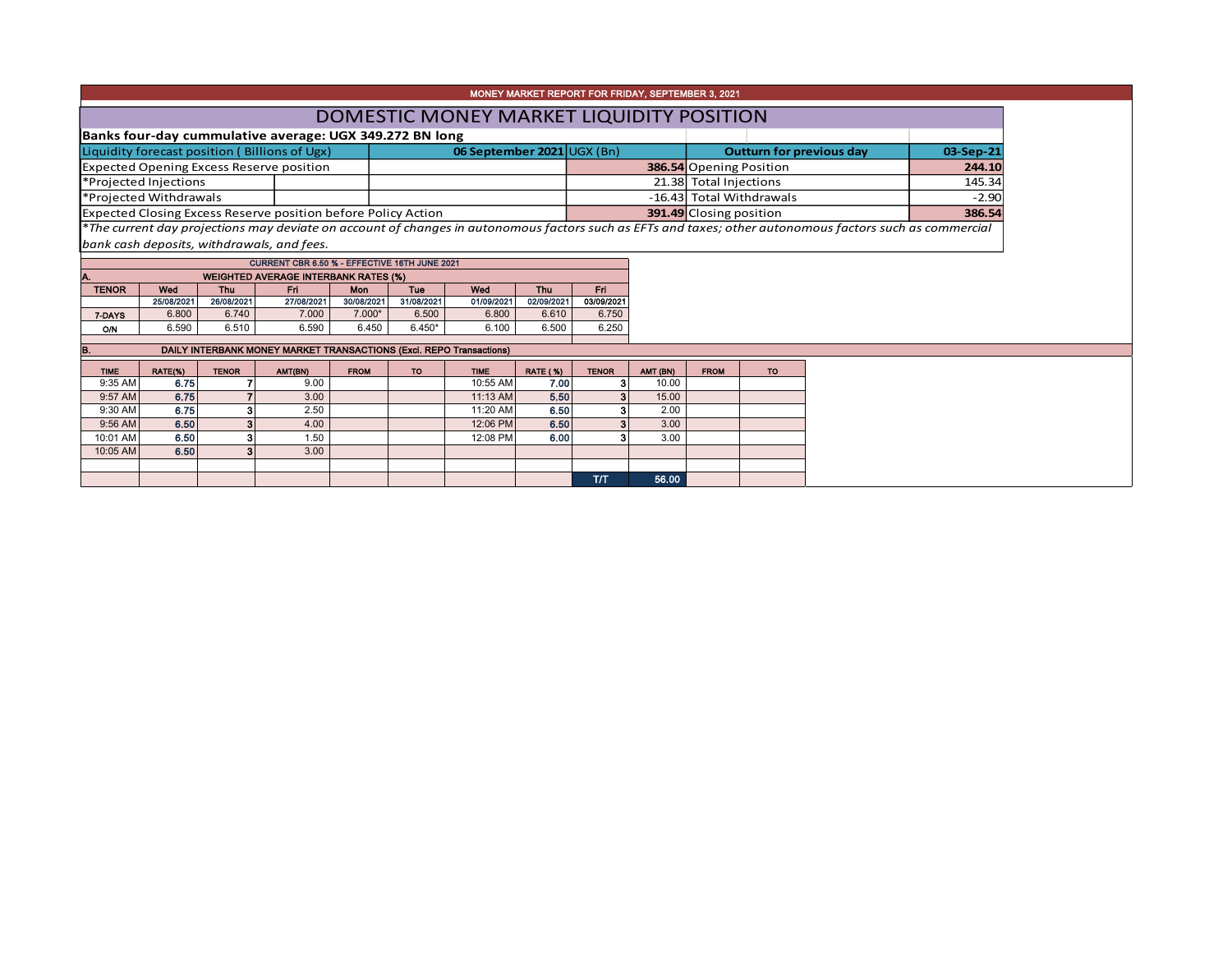| IC.              |                                                                                       |                          |                                                                                     |                                       |                            | <b>CBR AND THE 7- DAY WAR INTERBANK RATES</b>                                              |                             |                |               |                      |            |            |
|------------------|---------------------------------------------------------------------------------------|--------------------------|-------------------------------------------------------------------------------------|---------------------------------------|----------------------------|--------------------------------------------------------------------------------------------|-----------------------------|----------------|---------------|----------------------|------------|------------|
| 9.500            |                                                                                       |                          |                                                                                     |                                       |                            |                                                                                            |                             |                |               |                      |            |            |
| 9.000            |                                                                                       |                          |                                                                                     |                                       |                            |                                                                                            |                             |                |               |                      |            |            |
| 8.500<br>8.000   |                                                                                       |                          |                                                                                     |                                       |                            |                                                                                            |                             |                |               |                      |            |            |
| 7.500            |                                                                                       |                          |                                                                                     |                                       |                            |                                                                                            |                             |                |               |                      |            |            |
| 7.000            |                                                                                       |                          |                                                                                     |                                       |                            |                                                                                            |                             |                |               |                      |            |            |
| 6.500            |                                                                                       |                          |                                                                                     |                                       |                            |                                                                                            |                             |                | . <del></del> |                      |            |            |
| 6.000<br>5.500   |                                                                                       |                          |                                                                                     |                                       |                            |                                                                                            |                             |                |               |                      |            |            |
| 5.000            |                                                                                       |                          |                                                                                     |                                       |                            |                                                                                            |                             |                |               |                      |            |            |
| 4.500            |                                                                                       |                          |                                                                                     |                                       |                            |                                                                                            |                             |                |               |                      |            |            |
| 4.000            | 20/08/2021                                                                            | 23/08/2021               | 24/08/2021                                                                          | 25/08/2021                            | 26/08/2021                 | 27/08/2021                                                                                 |                             | 30/08/2021     | 31/08/2021    | 01/09/2021           | 02/09/2021 | 03/09/2021 |
|                  |                                                                                       |                          |                                                                                     |                                       |                            |                                                                                            |                             |                |               |                      |            |            |
|                  |                                                                                       |                          |                                                                                     |                                       |                            |                                                                                            |                             |                |               |                      |            |            |
|                  |                                                                                       |                          |                                                                                     |                                       |                            | • Overnight WAR -7-day WAR - CBR rate - Upper bound - Lower bound                          |                             |                |               |                      |            |            |
| D.               |                                                                                       |                          | MONETARY POLICY OPERATIONS MATURITIES PROFILE: (09-SEP- 2021 TO 07-OCT- 2021)       |                                       |                            |                                                                                            |                             |                |               |                      |            |            |
| <b>DATE</b>      | <b>THUR</b>                                                                           | <b>THUR</b>              | <b>THUR</b>                                                                         | <b>THUR</b>                           | <b>THUR</b>                | <b>TOTAL</b>                                                                               |                             |                |               |                      |            |            |
| <b>REPO</b>      | 09-Sep-21<br>1,540.92                                                                 | 16-Sep-21<br>$\sim$      | 23-Sep-21<br>$\sim$                                                                 | 30-Sep-21<br>$\overline{\phantom{a}}$ | 07-Oct-21<br>$\sim$        | 1,540.92                                                                                   |                             |                |               |                      |            |            |
| <b>REV REPO</b>  |                                                                                       | $\sim$                   | $\sim$                                                                              | $\sim$                                | $\sim$                     |                                                                                            |                             |                |               |                      |            |            |
| <b>DEPO AUCT</b> | 135.30                                                                                | $\overline{\phantom{a}}$ | 450.10                                                                              | $\sim$                                | 117.70                     | 703.10                                                                                     |                             |                |               |                      |            |            |
| <b>TOTALS</b>    | 1.676.22                                                                              | ъ.                       | 450.10                                                                              | $\sim 10$                             | 117.70                     | 2.244.02                                                                                   |                             |                |               |                      |            |            |
|                  |                                                                                       |                          | Total O/S Deposit Auction balances held by BOU up to 07 October Q912021: UGX 908 BN |                                       |                            |                                                                                            |                             |                |               |                      |            |            |
|                  |                                                                                       |                          | Total O/S Repo, Reverse Repo & Deposit Auction balances held by BOU: UGX 2,449 BN   |                                       |                            |                                                                                            |                             |                |               |                      |            |            |
|                  | (EI) STOCK OF TREASURY SECURITIES<br>LAST TBIILS ISSUE DATE: 02-SEPTEMBER-2021        |                          |                                                                                     |                                       | Eii)                       | <b>MONETARY POLICY MARKET OPERATIONS</b><br>(VERTICAL REPOS, REV-REPOS & DEPOSIT AUCTIONS) |                             |                |               |                      |            |            |
|                  | On-the-run O/S T-BILL STOCKs (Bns-UGX)                                                |                          | 6,442.93                                                                            | 06/09/2021                            | OMO                        | <b>ISSUE DATE</b>                                                                          | <b>AMOUNT</b>               | <b>WAR</b>     | <b>RANGE</b>  | <b>TENOR</b>         |            |            |
|                  | On-the-run O/S T-BONDSTOCKs(Bns-UGX)                                                  |                          | 20,526.79                                                                           | 06/09/2021 REPO                       |                            | $02$ -Aug -                                                                                | 418.00                      | 6.500          |               | 3                    |            |            |
|                  | TOTAL TBILL & TBOND STOCK- UGX                                                        |                          | 26,969.72                                                                           |                                       | <b>REPO</b>                | 04-Aug                                                                                     | 225.50                      | 6.500          |               | $\overline{1}$       |            |            |
| O/S=Outstanding  |                                                                                       |                          |                                                                                     |                                       | <b>REPO</b>                | $05$ -Aug -                                                                                | 1,501.00                    | 6.500          |               | $\overline{7}$       |            |            |
| <b>MATURITY</b>  | <b>TOTAL STOCK YTM (%)</b>                                                            |                          | <b>CHANGE IN</b>                                                                    |                                       | <b>REPO</b>                | 09-Aug                                                                                     | 143.00                      | 6.500          |               | 3                    |            |            |
| 91               | (BN UGX)                                                                              | AT CUT OFF <sup>®</sup>  | <b>YTM</b> (+/-)<br>0.074                                                           |                                       | <b>DAUT</b><br><b>DAUT</b> | $12-Auq$<br>12-Augl                                                                        | 59.02<br>79.74              | 7.384<br>7.003 |               | 84<br>56             |            |            |
| 182              | 111.55<br>445.12                                                                      | 6.899<br>8.751           | 0.000                                                                               |                                       | <b>DAUT</b>                | $12-Auq$                                                                                   | 84.85                       | 6.906          |               | 28                   |            |            |
| 364              | 5,886.27                                                                              | 9.700                    | 0.000                                                                               |                                       | <b>REPO</b>                | $12$ -Aug $-$                                                                              | 1,474.00                    | 6.500          |               | $\overline{7}$       |            |            |
| 2YR              | $\sim$                                                                                | 11.500                   | $-1.500$                                                                            |                                       | <b>REPO</b>                | $16$ -Aug                                                                                  | 482.50                      | 6.500          |               | 3                    |            |            |
| 3YR              | $\sim$                                                                                | 11.390                   | $-1.410$                                                                            |                                       | <b>REPO</b>                | $18-Auq$                                                                                   | 142.50                      | 6.500          |               | $\overline{1}$       |            |            |
| 5YR              | 1,589.27                                                                              | 13.409                   | $-1.691$                                                                            |                                       | <b>REPO</b>                | $19$ -Aug $-$                                                                              | 1,641.00                    | 6.500          |               | $\overline{7}$       |            |            |
| 10YR             | 9,703.84                                                                              | 13.739                   | $-2.231$                                                                            |                                       | <b>DAUT</b>                | $26$ -Aug                                                                                  | 358.08                      | 6.998          |               | 28                   |            |            |
| 15YR             | 7,946.63                                                                              | 14.090                   | $-0.310$                                                                            |                                       | <b>DAUT</b>                | $26$ -Aug                                                                                  | 39.58                       | 6.950          |               | 56                   |            |            |
| <b>20YR</b>      | 1,287.05                                                                              | 15.950                   | $-1.040$                                                                            |                                       | <b>DAUT</b>                | 26-Aug                                                                                     | 54.34                       | 7.299          |               | 84<br>$\overline{7}$ |            |            |
|                  | Cut OFF is the lowest price/ highest yield that satisfies the auction awarded amount. |                          |                                                                                     |                                       | <b>REPO</b><br><b>REPO</b> | 30-Augl                                                                                    | 26-Aug - 1,161.00<br>502.00 | 6.500<br>6.500 |               | 3                    |            |            |
|                  |                                                                                       |                          |                                                                                     |                                       | <b>REPO</b>                | $31-Aug$                                                                                   | 286.50                      | 6.500          |               | $\overline{2}$       |            |            |
|                  |                                                                                       |                          |                                                                                     |                                       | <b>REPO</b>                | $01-Sep$ .                                                                                 | 244.50                      | 6.500          |               | $\overline{1}$       |            |            |
|                  |                                                                                       |                          |                                                                                     |                                       | <b>REPO</b>                |                                                                                            | $02-Sep$ - 1,539.00         | 6.500          |               | $\overline{7}$       |            |            |
|                  |                                                                                       |                          |                                                                                     |                                       |                            | WAR-Weighted Average Rate                                                                  |                             |                |               |                      |            |            |